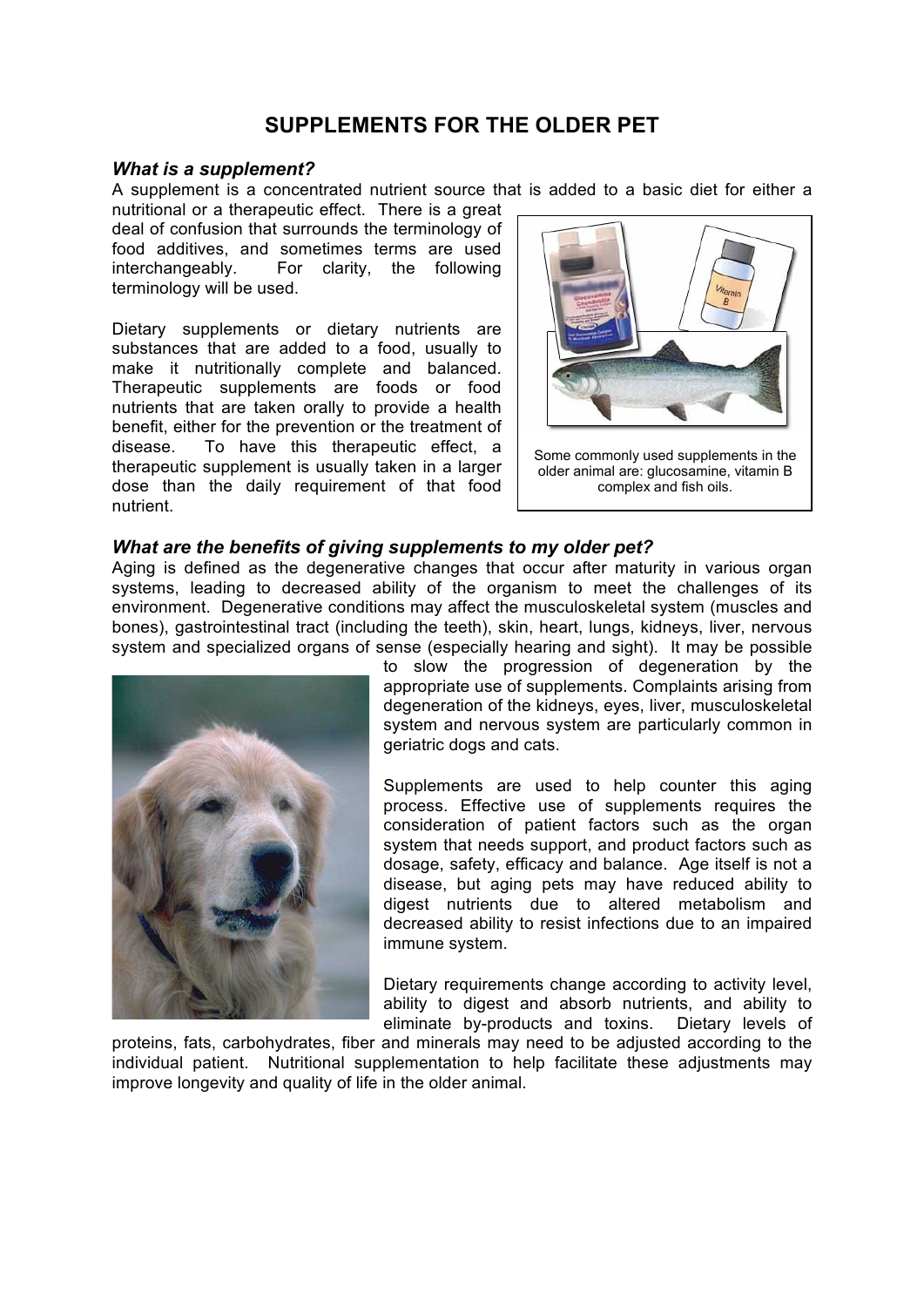# *What are some of the most commonly recommended supplements for older pets?*

*Vitamin B complex*, including Vitamin B1, B2, B6 and B12, is often recommended as a supplement. Risk of toxicity is low, since as a water-soluble vitamin, excess levels of B complex beyond the body's requirements will usually be excreted in the urine. Vitamin B complex is used to help counter fatigue and improve appetite. Vitamin C is recommended for its antioxidant effects, its potential to reduce inflammation through antihistamine (antiallergic) effects, and its possible role in enhancing immune function. Vitamin E is recommended as an antioxidant and for its positive effects in inflammatory skin disorders.

*Coenzyme Q-10*, *Alpha Lipoic Acid*, *DMG* (dimethylglycine) and *L-carnitine* may all similarly improve overall physical performance or reduce the incidence and severity of age-related illness. Coenzyme Q-10 and carnitine help improve the strength of heart muscle while DMG is often recommended as an immune stimulant or anti-inflammatory for the joints. Alpha Lipoic Acid may be recommended to promote ocular (eye) health and to help slow degenerative neurological conditions

Increased *fatty acid* intake, especially Omega fatty acids, and increased *zinc* intake helps maintain healthy skin and coat and may modulate inflammatory reactions.

*Digestive enzymes* and *probiotics* may enhance the availability and absorption of dietary nutrients.

### *What about other supplements for specific disease conditions?*

Some disease conditions are responsive to treatment with specific supplements. Supplements that may be of use in geriatric pets with specific disease conditions include glandular therapy or whole tissue supplements for degenerative processes; digestive enzymes or probiotics for gastrointestinal disease; chondroprotective agents (supplements that protect integrity of cartilage) such as glucosamine to improve mobility and delay progression of degenerative joint disease; and milk thistle for chronic liver problems, to name just a few. If you are giving these supplements to your pet, it is wise to inform your veterinarian, so that any other treatments that may be required can be effectively integrated.



# *How do I know whether a supplement is effective?*

Very few supplements and herbs have been subjected to scientific trials to determine their efficacy, especially in animals. Indeed, much of the information about the use of supplements comes from anecdotal or testimonial evidence (someone tells you about their personal experience or about another patient who showed some benefit when taking the product). Supplements are also often used because of their effects in humans or laboratory research. Although this information may be of help, it is incomplete, and may not give a realistic indication of potential benefits to your pet.

With respect to geriatric pets, enhanced appearance (especially of the skin and coat) improvement in mobility, and increased activity levels are all common outcomes observed through the use of supplements. There may even be an observable dose-related response, where improvements are noticed when a supplement is given, and declines noticed when it is not. In these situations, the benefits of the supplement become obvious to both owner and veterinarian.